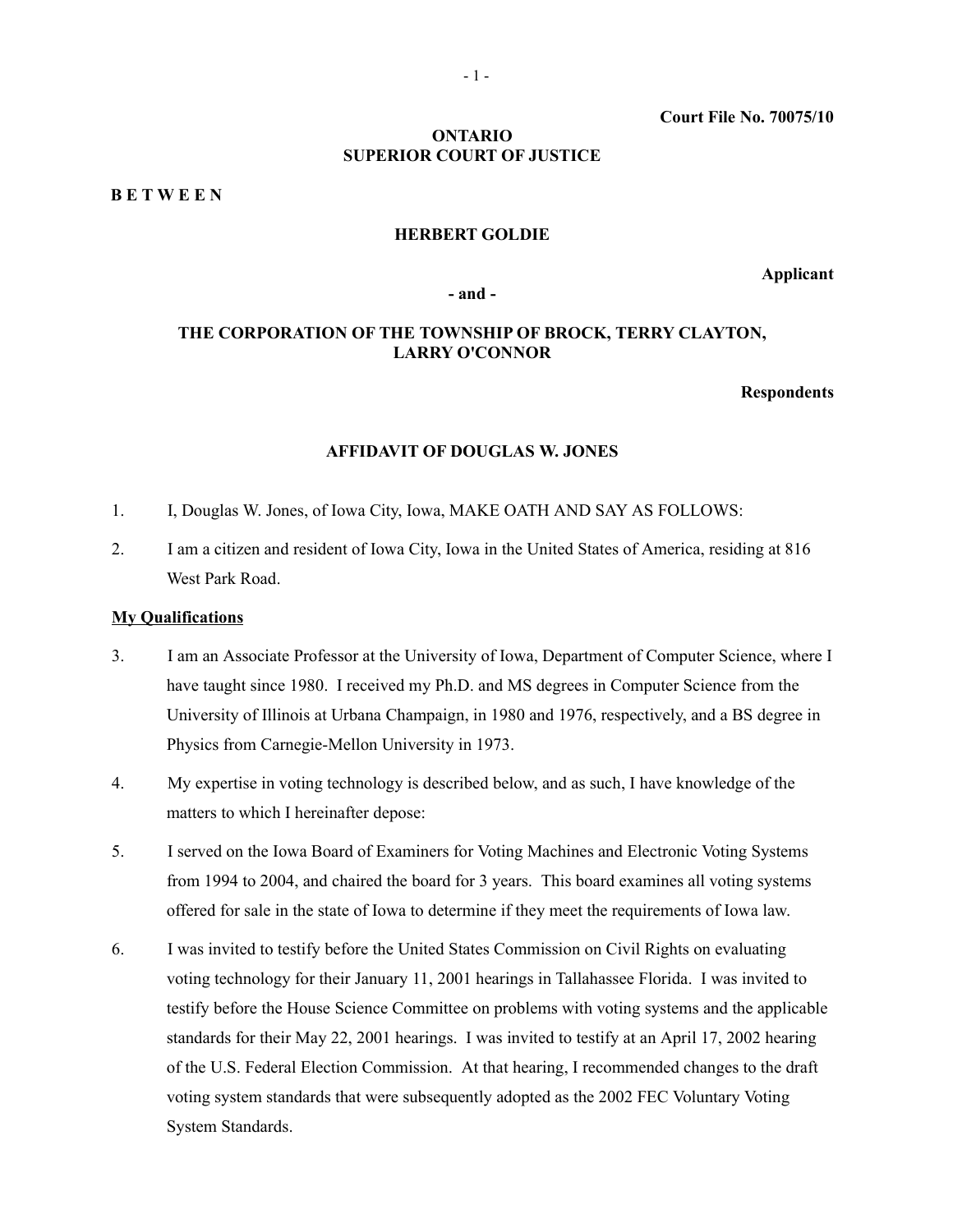- 7. I wrote Chapter 1 of *Secure Electronic Voting*, edited by Dimitris Gritzalis and published by Kluwer Academic Publishers in 2002. I wrote "On Optical Mark-Sense Scanning", a chapter in *Towards Trustworthy Elections*, edited by David Chaum, Ronald Rivest, et al, and published by SpringerLink in 2010, a copy of which is attached as Exhibit "A" to this my Affidavit.
- 8. In the summer of 2004, I consulted with Miami-Dade County to assess problems with their ES&S iVotronic touch-screen electronic voting system and to assess their pre-election testing of their touch screen systems and the ES&S 650 optical scan voting system they use for postal absentee ballots.
- 9. My paper, *Auditing Elections*, was published in October, 2004 in the Communications of the Association for Computing Machinery.
- 10. I am one of the ten principal investigators in A Center for Correct, Usable, Reliable, Auditable, and Transparent Elections (ACCURATE), a multi-institutional center awarded a 6-year research grant by the U.S. National Science Foundation starting in October 2005. Some of the research I report here was funded by this grant, the Iowa portion of which is NSF grant number CNS-052431.
- 11. In 2005 and 2007, I was invited to Kazakhstan, and in 2006, I was invited to Holland, in all cases by the Office for Democratic Institutions and Human Rights of the Organization for Security and Cooperation in Europe to help assess the electronic voting systems in use in those countries.
- 12. My work in Kazakhstan led to my writing "Kazakhstan: The Sailau E-Voting System", a chapter in *Direct Democracy, Progress and Pitfalls of Election Technology*, edited by Michael Yard and published by the International Foundation for Electoral Systems in 2010.
- 13. In December 2005, I was invited by the Arizona Senate Government Accountability and Reform Committee to investigate the Optech 4C central-count optical mark-sense vote tabulators used by Maricopa County for postal absentee ballots.
- 14. I offered expert testimony in Conroy v. Dennis, a case heard by the District Court of the City and County of Denver Colorado in September, 2006. I testified in the matter of [the] primary election ballot dispute [in] 2008, before the Supreme Judicial Court of Maine in July, 2008, and I testified in NAACP v. Cortes before the U.S. District Court for Eastern Pennsylvania in October, 2008. I am currently involved in Banfield v. Cortes in the Commonwealth Court of Pennsylvania. All of these cases involve voting technology.
- 15. In October 2009, I was appointed to the Technical Guidelines Development Committee of the US Election Assistance Commission. This committee advises the commission on the system of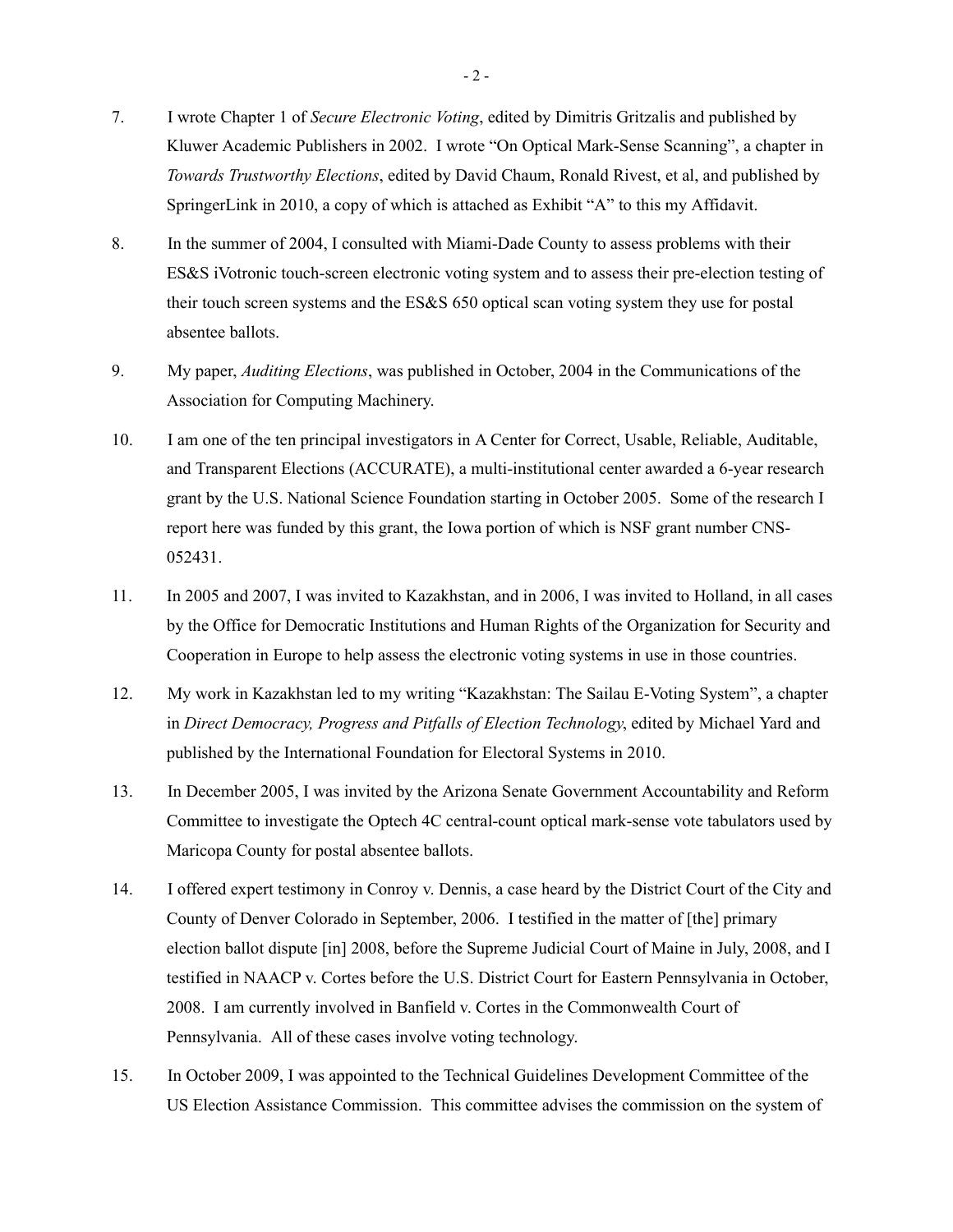voluntary voting system guidelines that govern the construction of voting systems used in the United States.

- 16. In connection with my research support from the National Science Foundation, and in connection with my seat on the Technical Guidelines Development Committee, I am obligated to state that the opinions expressed here are my own and do not represent any position or policy taken by either of these government agencies.
- 17. I have declined the offer of compensation for my work on this affidavit.

# **Summary of Opinions**

- 18. For the reasons discussed below, it is my opinion that when a central count mark-sense tabulator is used to count postal ballots, all ballots that scan as overvotes or scan as blank should be examined by people on the first count. In the event that this is not done, if the margin of victory of the winning candidate is under the number of overvotes plus undervotes, there is a question as to whether the declared result truly reflects the will of the voters. If overvotes and ballots that scan as blank are hand processed, then a hand recount may still be justified if the margin of victory of the winning candidates is under one half of a percent.
- 19. Therefore, in my opinion, the will of the voters would best be ascertained by a hand recount of all of the ballots cast in the Brock Township, Ontario mayoral election of October 25, 2010, and if such a recount is not performed, then by a hand recount of all ballots that are reported as overvotes or undervotes by the tabulating machines used in that election.

# **Factual Background**

- 20. I have reviewed the Affidavit of Herbert Goldie, sworn November 26, 2010, and the exhibits attached to that document (the "Goldie Affidavit").
- 21. As I understand it, the Township of Brock, Ontario, held a municipal election on October 25, 2010. Ballots were cast by post and counted using optical mark-sense scanning technology.
- 22. In the election for Mayor, held as part of the Township of Brock municipal election, Larry O'Connor was declared the winner over Terry Clayton by a vote of 2339 to 2326, based on Forms EL08 and EL32, Exhibits D and E of the Goldie Affidavit. This implies a margin of 13 votes out of 4665 votes counted, or about 0.27 percent of the votes counted.
- 23. A total of 4757 ballots were counted in the mayoral election, of which 3 were discounted because they contained overvotes and 89 were discounted because they contained undervotes, based on the information from Exhibit F of the Goldie Affidavit. These 92 discounted ballots represent about 1.9 percent of the total votes cast, which is about seven times as many ballots as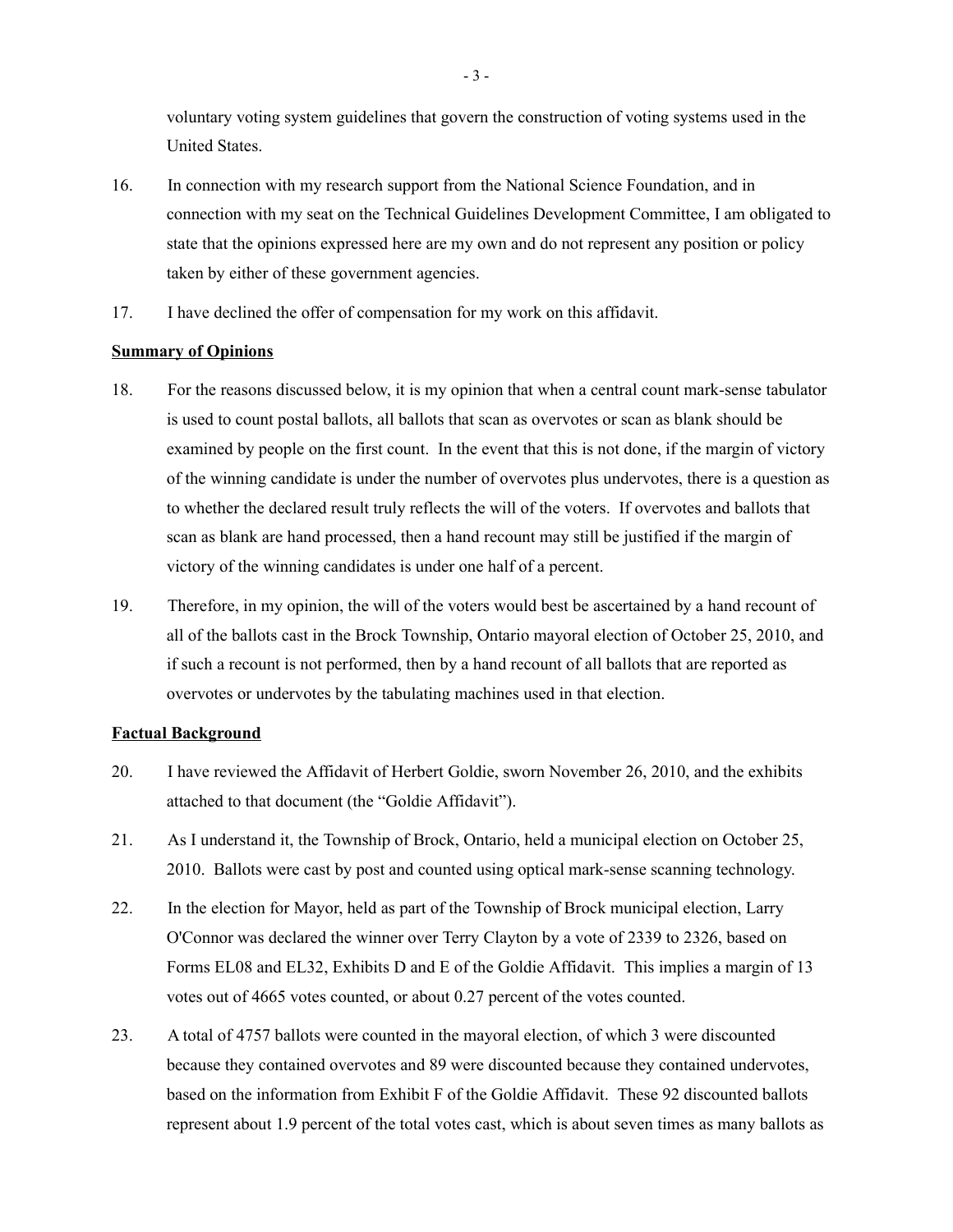the margin of victory in the election.

- 24. I have also reviewed the Affadavit of Thomas G. Gettinby, sworn December 2, 2010 (the "Gettenby Affidavit") and understand from paragraph 27 that Dominion Voting Systems provided the ballot tabulators used in this election. I further understand from the Goldie Affidavit that the model used was the Dominion CF520. I have not personally examined the Dominion system, although I am broadly familiar with it. Sequoia Voting Systems sells Dominion equipment in many jurisdictions in the United States.
- 25. The Dominion CF520 was configured to count all marks made by voters in a designated voting target as votes that exceeded a specified threshold, and to ignore marks below that threshold. This behavior is documented in paragraph 13.3 on page 16 of Exhibit B of the Goldie Affidavit.
- 26. This threshold was set to 12 percent, as stated in the Goldie Affidavit and discussed in more detail in paragraph 26 of the Gettinby Affidavit.
- 27. Some technical characteristics of the Dominion Democracy Suite, including the CF520 vote tabulator, are documented in an academic paper "Election Workflow Automation – Canadian Experiences" by Goran Obradovic, James Hoofer, Nick Ikonomakis, and John Poulos, all from Dominion Voting Systems Corporation of Toronto, published in the *Proceedings of the*  $2^{nd}$ *International Workshop on Electronic Voting*, Robert Krimmer, Ed., *Lecture Notes in Informatics P86*, Gesellschaft fur Informatik, 2006 (the "Dominion Paper"). Pages 137 and 138 are of primary interest. A copy of the Dominion Paper is attached as Exhibit "B" to this my Affidavit.
- 28. According to the Dominion Paper, the CF520/40, a member of the CF500 series of scanners, processes up to 2500 ballots per hour (about 41 ballots per minute or one ballot every 1.44 seconds). The CF/500 series scanners all store a scanned image of each ballot which is then delivered to image processing software for analysis.
- 29. The Dominion Paper says that the images processed by the Democracy Suite are binary that is, black and white with no shades of grey. This implies that the scanners interpret each pixel, that is, each spot on the image, as either black or white prior to searching the ballot for the voting targets, called "ballot marking fields" or "answer areas" in the Dominion Paper, and called "spaces designated for the marking of the ballots" in the Municipal Elections Act, 1996, S.O. 1996. Chapter 32, Schedule (the "Act").
- 30. The Dominion Paper says that the Dominion software computes a bounding box for each voting target using sophisticated pattern analysis to determine which pixels are in the box. Nonetheless, the processing still boils down to examining the pixels within this box to determine if a vote has been cast in a particular race.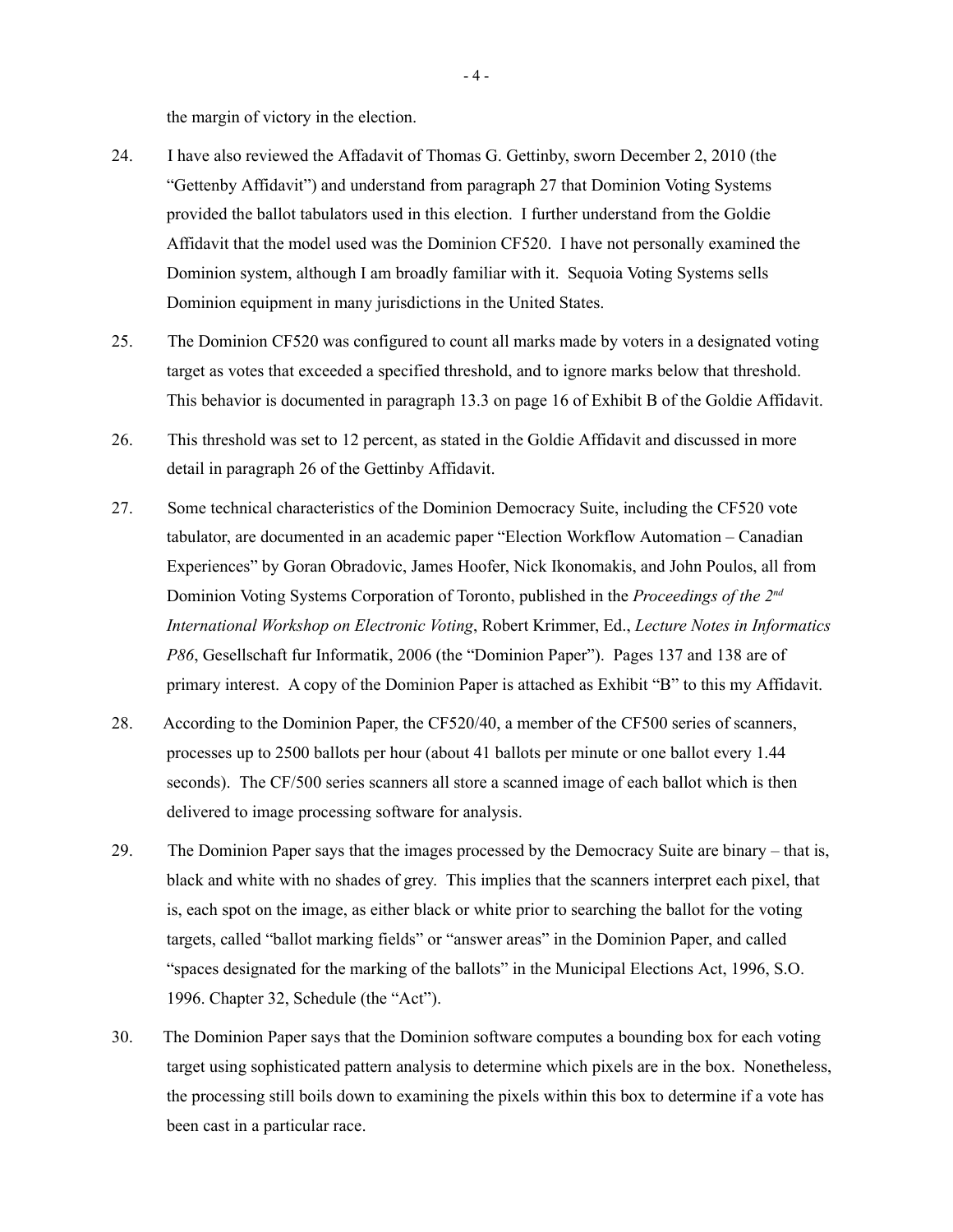- 31. It is fair to conclude that the bounding box computed by the scanner is largely coincident with the rectangular voting target printed on the ballot, but it may not be identical to the target. I have encountered ballot tabulators that are sensitive to marks outside the printed voting target, notably the Election Systems and Software model 650 central-count tabulator and model 100 precinctcount tabulator, both of which will count a circle made by the voter closely around the voting target.
- 32. I infer that the 12 percent threshold discussed above refers to the number of black pixels that must be found in this bounding box to determine whether the box is considered to have been marked or not. This conforms paragraph 26 of the Gettinby Affidavit which states that the threshold refers to the area of the "ballot box" that is darkened.
- 33. I found no documentation of how the CF520 determines whether a pixel should be reported as black or white. This could be based on a second fixed threshold, or on a more complex algorithm that attempts to preserve some information about intermediate levels of grey in the final black and white image.
- 34. The documented procedures for using the scanners require a test prior to the election to make sure that the scanner will correctly tabulate ballots marked with a "valid mark", see paragraph 13.4 on page 16 of Exhibit B of the Goldie Affidavit.
- 35. The term "valid mark" is not defined, but the term "valid vote" is apparently defined as being a mark exceeding a certain darkness threshold, if I interpret paragraph 13.3 of Exhibit B of the Goldie Affidavit as a definition of validity. The same material can alternatively be interpreted as a specification of the threshold in terms of some externally defined notion of validity.
- 36. The pre-election testing required in the procedures tests the accuracy of the tabulation of votes, overvotes and undervotes, but no testing of the marking threshold is required. This is documented in paragraph 13.6 on pages 16 and 17 of Exhibit B of the Goldie Affidavit.
- 37. The voter instruction sheet included in the voting kit sent to voters says "complete the ballot" but gives no additional marking instructions. Images of the complete voting kit were attached as Exhibit A of the Gettinby Affidavit.
- 38. The instructions on the ballot itself read "To vote, fill in the square  $\Box$  next to your choice(s), like █ USE BLACK PEN OR MARKER, DO NOT USE PENCIL" (above equivalent French text). The ballot is part of the complete voting kit cited above. Voting targets are rectangles to the right of candidate names, approximately as illustrated in the instructions (where exact squares were used).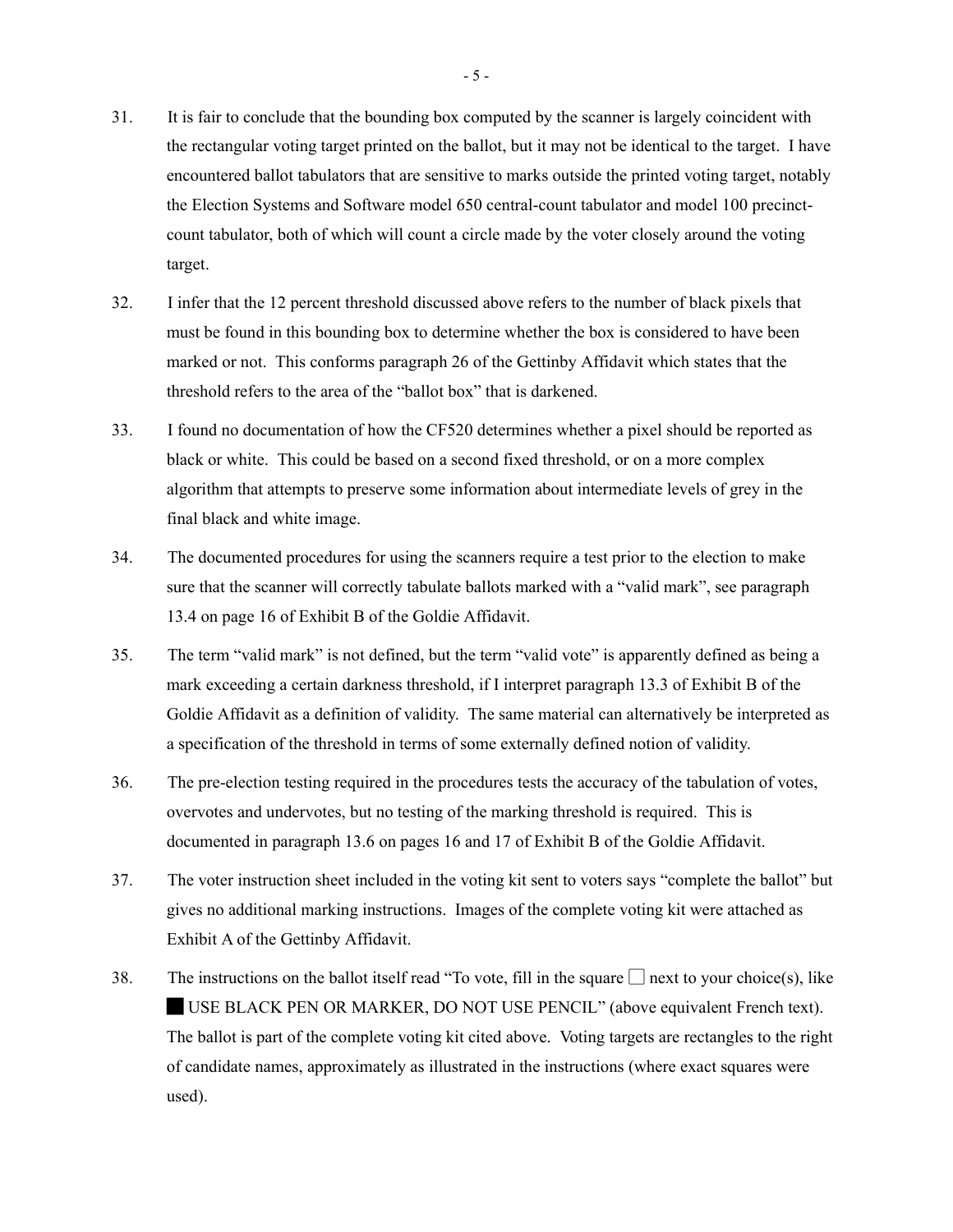39. I examined the Act, which makes it clear that, regardless of any alternative ballot tabulation technology being used, many voters will be familiar with the instruction to "make a cross" in the designated space to the right of the candidate's name for which they intend to vote, as documented in the Voting Procedure given in Section 52, Paragraph 3 item a. Thus, I expect that some voters will mark ballots with crosses, regardless of the specific instructions that may be printed on the ballot.

# **Ballot Marking**

- 40. I have been examining optical mark-sense ballot scanners for almost fifteen years. In the course of this work, I have had occasion to test numerous ballot scanners, observe the conduct of elections using such ballots, and study how voters have marked such ballots.
- 41. There are three interrelated considerations that go into the evaluation of an optical mark-sense voting system: The actual mark sensing mechanism used by the tabulating equipment, the instructions provided to voters, and the reaction of voters to those instructions. One cannot evaluate the marking instructions out of the context of how voters respond to them or out of the context of how the machine evaluates marks. One cannot evaluate the mark-sensing mechanism out of the context of the instructions and how voters respond to them.
- 42. My students and I have conducted a preliminary study of how voters in Humboldt County, California, marked their ballots in the November 2008 general election. The Humboldt County Ballot Transparency Project made color scans of every ballot cast in that election. We examined all 118,756 ballot images collected by that effort.
- 43. Voters in Humboldt County were instructed to completely fill in the oval next to the name of the candidate of their choice. Nonetheless, we observed that 0.27 percent of the ballots contained X marks, 0.08 percent contained checkmarks, and 1.14 percent contained corrections. There were also ballots containing hesitation marks, small dots in the voting target.
- 44. Humboldt County switched from hand-counted paper ballots to Votomatic punched-card ballots in 1966 and then to their current system of optical mark-sense tabulators in 1996, according to Ed Arnold's *History of Voting Systems in California*, California Secretary of State, 1999. Thus, it has been over a generation since Humboldt County voters have routinely been instructed to vote by making X marks on a ballot.
- 45. Note that Humboldt County explicitly provided for correction in their marking instructions for postal absentee ballots, asking the voter to cross out the incorrect marking, make a new marking, and write "yes" next to the new mark. I would expect the frequency of corrections to decline in the absence of such instructions, but I would not expect the frequency to decline to zero.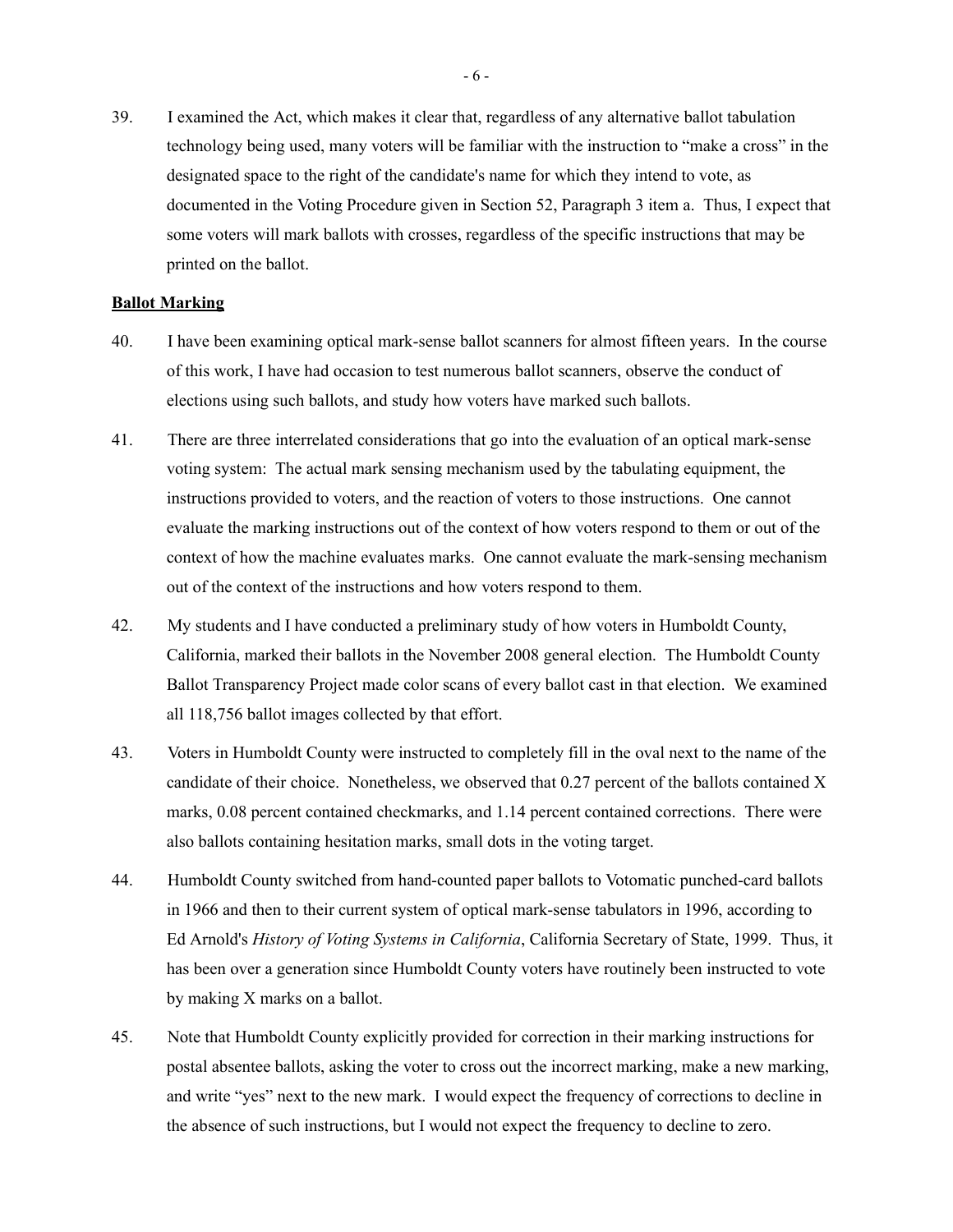- 46. We observed votes cast on Humboldt County ballots with felt-tip marker, blue ball-point pen, pencil, and green pen. Postal absentee ballots were marked with the widest range of ballot marking devices, while most voters who voted in polling places used the markers provided by the county.
- 47. I note that the fraction of unusual markings we observed in ballots from Humboldt County is greater than the margin by which the winner was declared in the Township of Brock mayoral election.
- 48. Whether or not this matters to the outcome of the Brock election depends on what standard is applied for which marks constitute votes. The pivotal question is, whether an election is about the ability of voters to follow instructions, or whether it is about determining the will of the electorate.

#### **Calibration, Testing and the Question of What is a Vote**

- 49. The written documentation I examined contains no meaningful specification of what marks constitute votes in the election in question. One definition is circular, the other is imprecise:
- 50. The circular definition rests on a testing requirement: The machine must be tested to see that it accurately counts "valid marks" (Section 13.4 of Exhibit B of the Goldie Affidavit), where "valid votes" are defined in terms of "an appropriate threshold" (Section 13.3 of Exhibit B of the Goldie Affidavit). The documents I have seen provide no rule for determining whether a mark is valid, for the purpose of testing, aside from running it through a scanner. As such, testing can find failures in the vote tabulation function, but it cannot check the ability of the scanner to distinguish marks that are marginally acceptable from marks that are marginally unacceptable.
- 51. The other definition given rests on the 12 percent threshold as identified in paragraph 26 of the Gettinby Affidavit. Since there is no specification of how the scanner decides to classify a pixel as black or white, on the basis of a particular shade of colored mark made by a voter, this specification is incomplete.
- 52. Both of these definitions appear to conform to what was called the "machine model" in the court cases following the Bush versus Gore election in the United States in 2000.
- 53. The machine model assumes that the vote tabulating machine is an impartial objective judge of what marks constitute votes, without recognizing that the machine itself was constructed by humans, that it is potentially fallible, or that ultimately, the machine must be judged by its ability to interpret marks made by real voters as those marks were intended.
- 54. The ballot instructions themselves provide no guide. The illustration on the ballot shows only a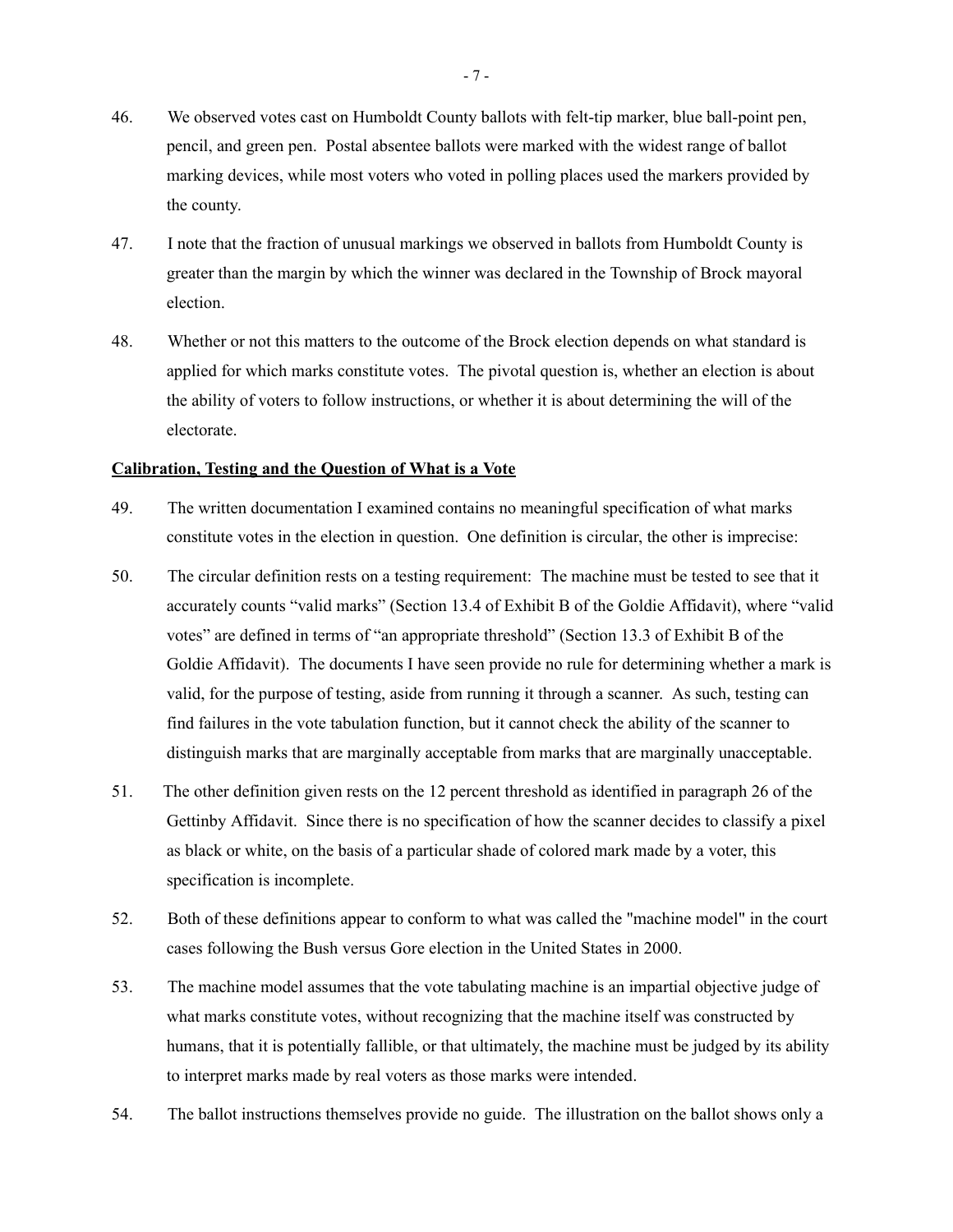perfectly blank voting target and a perfectly blackened target. Real voters, when marking a target, will generally only approximate a fully blackened target, either leaving some of the space in the target unmarked, making markings somewhat outside the border, or quite frequently, both in some combination.

- 55. The ballot marking instructions do not and should not give the detailed legal standard for what marks are acceptable and what are not. If the marking instructions were taken as the legal standard, any voter who left a small unmarked spot inside the box could be disqualified.
- 56. Rather, the purpose of the marking instructions is to encourage voters to make marks that are unambiguous under whatever standard is used for evaluating them.
- 57. I do not doubt that the Dominion CF520, used with a 12 percent threshold might well classify well over 90 percent of all marks correctly. The problem in the Township of Brock mayoral election is that the outcome could be changed by a different classification of a small fraction of one percent of all votes cast.
- 58. I suspect that the Dominion CF520 with a 12 percent threshold will count X and checkmarks made with a felt-tip pen. I am not sure it would count the same mark made with a black fine-tip ballpoint pen.
- 59. Whenever I test optical mark-sense scanning systems, I always mark test ballots with a wide range of marking devices. I understand from paragraph 28 of the Gettinby Affidavit that test ballots were marked with black and blue pens, but beyond that, I do not know if the scanners used in the Brock Mayoral Election were tested with any broader variety of markers or markings.
- 60. In the test I performed in Maricopa County, Arizona, I found that the Optech IV-C scanners used there were extraordinarily sensitive to pencil marks, counting even marks that were barely visible to the naked eye. They were very sensitive to black felt-tip markers and gel-ink ballpoint pens, and surprisingly insensitive to conventional black ballpoint pens. Voters using such pens with that scanner would need to make an extra effort to blacken their marks.
- 61. When I tested the Global (later Premier, then Diebold, now Dominion) AccuVote 2000 scanner for the state of Iowa, I found that the scanner was surprisingly insensitive to pencil, moderately sensitive to ballpoint pen, and very sensitive to black felt-tip marker.
- 62. As demonstrated by the comparison of the Optech IV-C and the AccuVote 2000, the sensitivity of different scanners to different ballot marking tools varies. Voters cannot guess, from looking at the ballot, what markers will make easily detected marks and what will not.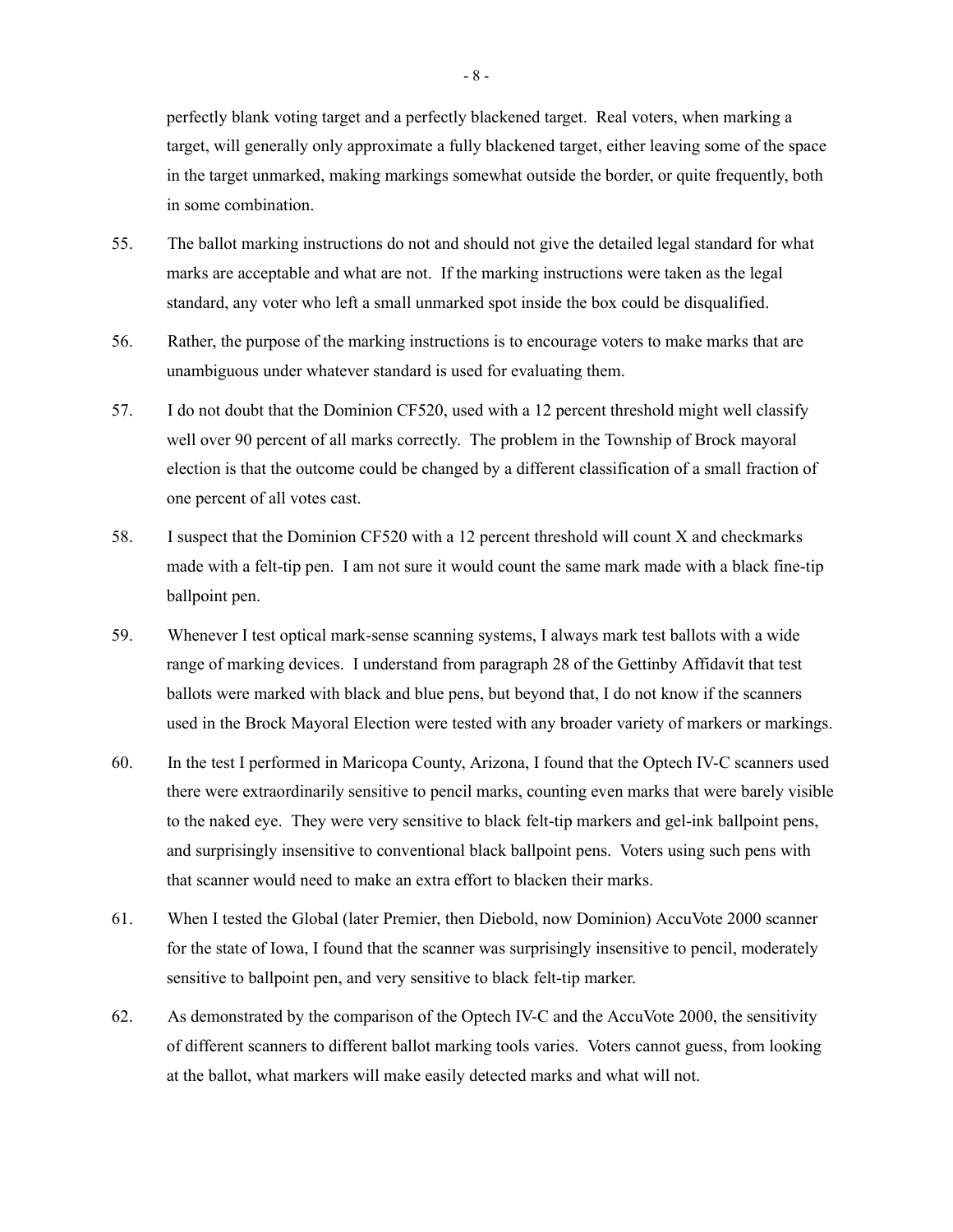### **Special Problems Posed by Postal Ballots**

- 63. Postal ballots pose special problems. First and foremost, regardless of any instructions printed on the ballot and regardless of whether a pen or pencil is provided with the ballot mailed to the voter, voters will vote with whatever pens or pencils are conveniently available.
- 64. The instructions on the Township of Brock ballot in question, to use black and not to use pencil, will bias voters away from, for example, blue or red pens, and it will bias them away from using pencils, but it will not prevent their use.
- 65. Some voters, in marking ballots, casually rest their pen or pencil on a voting target, leaving a spot that is generally known as a hesitation mark. When ballots are scanned, some of these hesitation marks are dark enough to be counted as votes.
- 66. In some cases, hesitation marks that are counted as votes by the scanner may not be visible to the voter. This is a particular problem for voters with moderate vision problems. Furthermore, voters with moderate vision problems are particularly likely to use their pen or pencil as a pointer to help keep their place in the ballot while they read candidate names and issues, thus making them more likely to make hesitation marks than a voter with good eyesight.
- 67. When scanning is at the local polling place, dark hesitation marks lead to ballots being returned to the voter as overvoted, after which the voter can request a replacement ballot in exchange for the overvoted ballot under the rules for spoiled ballots.
- 68. Postal voters have no equivalent protection. Thus, unless the central count tabulation procedures account for the possibility of hesitation marks and corrections, postal voters will be at a significant disadvantage compared to voters in a conventional election.
- 69. Postal ballots are generally folded for mailing, and as the post office handles the mail, the folded ballots are frequently both compressed and subject to vibration. This causes some pencil marks, in particular, to print as smudges on the paper they come into contact with.
- 70. Fred Berghoefer, in his September 20, 2004 testimony before the Technical Guidelines Development Committee of the United States Election Assistance Commission commented on the problem of pencil marks causing smudges. I have personally observed the same problem in Johnson County, Iowa while observing postal absentee ballot processing for the election of November 2, 2010. In both cases, some smudges were printed onto voting targets in other races, converting votes to overvotes and converting abstentions to votes. A copy of his testimony is attached as Exhibit "C" to this my affidavit.
- 71. The image of the ballot used in the Township of Brock election does not show enough detail for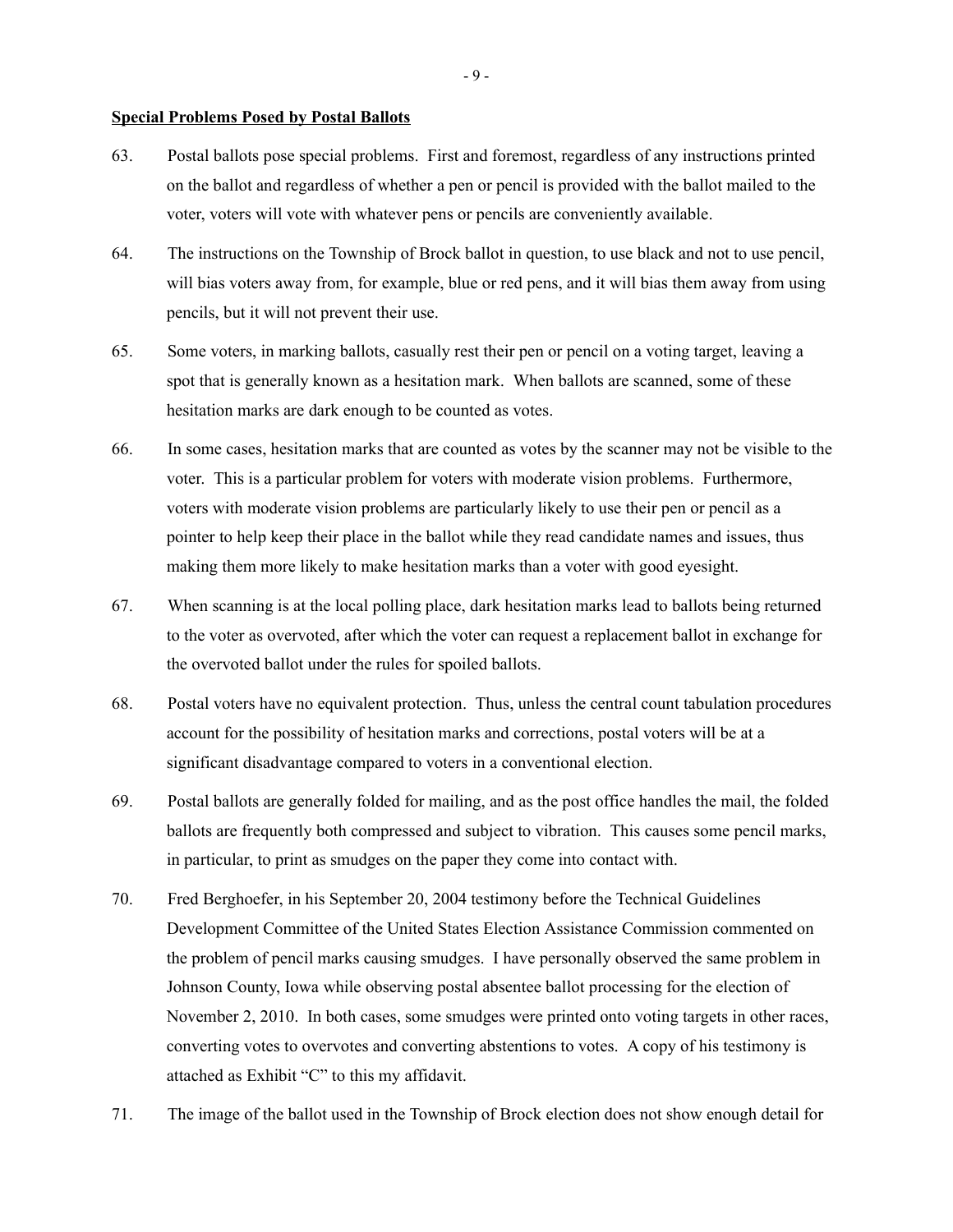me to understand how it was to be folded, but I strongly recommend that election procedures be adopted that can deal with such problems. Merely telling voters not to use pencil is not enough.

- 72. Occasionally, mail is damaged by the post office. When the election office receives a damaged postal ballot, it must have some procedure for processing that ballot. The procedures I found in section 12.6, 12.7, 12.10, and 12.13 through 12.17, on pages 13-15 of Exhibit B of the Goldie Affidavit, appear adequate for this purpose and are typical of procedures I have encountered in Iowa, California, Florida and Arizona.
- 73. Fred Berghoefer's recommendation to the Technical Guidelines Development Committee, contained in the testimony cited above, is that all ballots that scan as overvoted or blank be subject to the same processing as damaged ballots.
- 74. In my observation of the election procedures in Humboldt County, California, Miami-Dade County, Florida, and Maricopa County, Arizona, I saw the same procedure being used. All postal ballots that scanned as overvoted were set aside for examination by humans to determine if the overvote was deliberate.
- 75. As used in both Humboldt County and Miami-Dade County, the ballot instructions for absentee voters explicitly instruct voters to cross out mistakes. This instruction is only effective because of the fact that all overvotes on postal absentee ballots are examined by human eyes.
- 76. I saw an alternative procedure used in Johnson County, Iowa. There, the scanners have two distinct thresholds. Voting targets lighter than one threshold are declared to be certainly blank, targets darker than a second threshold are declared to be certainly voted, and targets that are intermediate between the two thresholds are declared to be ambiguous, requiring human interpretation. This model does not allow for correction of absentee ballots but it deals effectively with all but the darkest of smudges and hesitation marks.

# **Conclusions**

- 77. I strongly recommend that jurisdictions that use central-count ballot scanning equipment adopt procedures to test their ballot tabulators using a variety of marking implements representative of the types of pens and pencils real voters are likely to use.
- 78. I strongly recommend that such jurisdictions adopt procedures to test their ballot tabulators using a variety of marks typical of those made by real voters. Not just marks made by scrupulously following the voting instructions (as most voters do make) but also a wide range of marks of the sort made by careless or poorly informed voters. Testing should also include the scanner's ability to ignore lightly smudged voting targets and voting targets containing small hesitation marks and